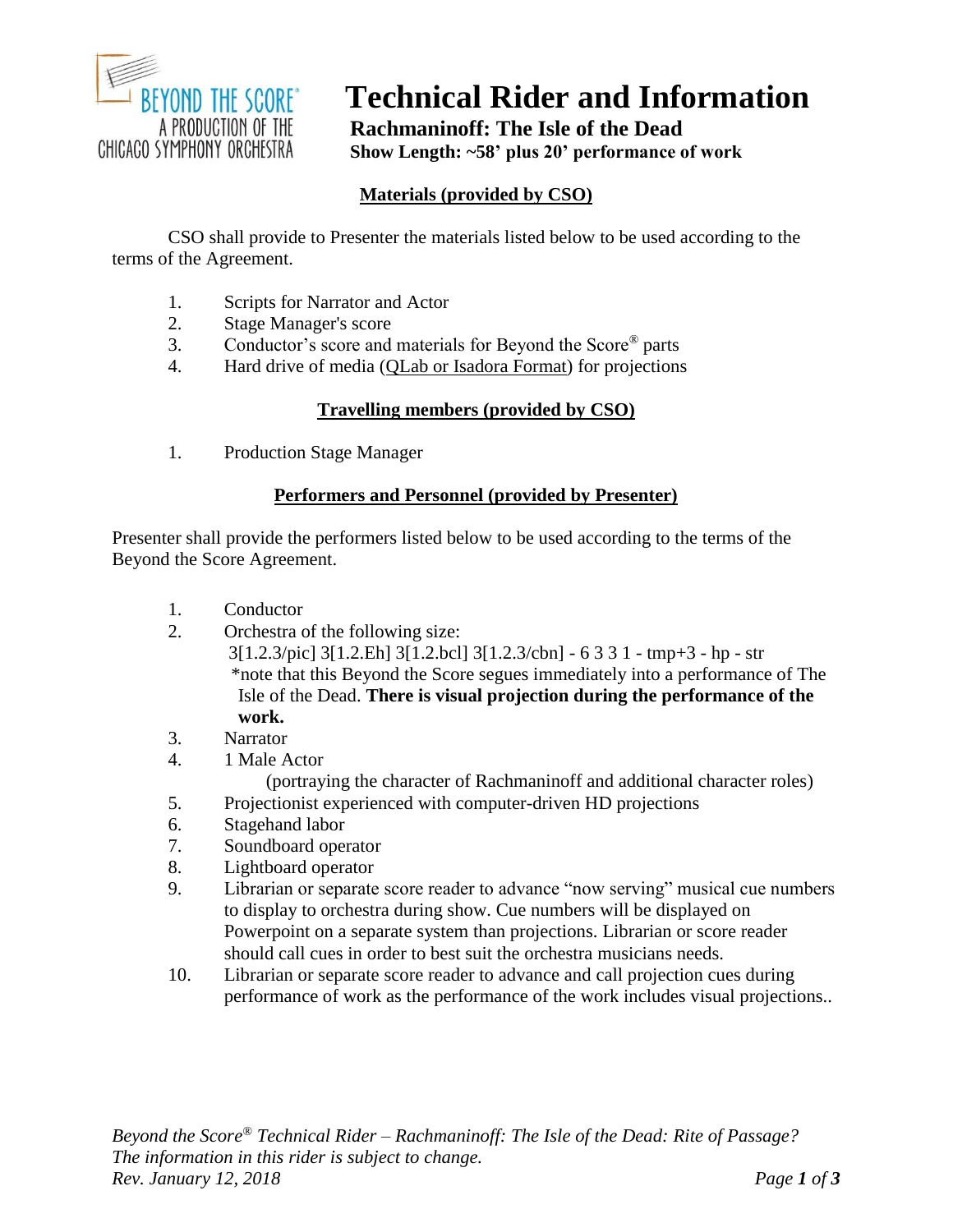## **Technical Information**

## **CSO agrees to furnish the following at CSO's expense:**

-- Hard-drive and access to online storage with show multimedia in QLAB 4 format.

-- Scripts for actors

-- Cuing score for Production Stage Manager

## **Presenter agrees to furnish the following at Presenter's expense:**

## *SOUND* (Subject to advance)

-- Sound equipment to amplify spoken word clearly and consistently throughout concert hall; 2 wireless headset microphones (DPA 4065 or equivalent); sound to be mixed from in-house position. Back-up microphones for actors are recommended.

-- CD player or audio playback laptop (recommended) and operator are needed for all nonorchestral rehearsals to play orchestral excerpts. Excerpts will be provided as CD and as MP3/playlist, and should be played through the primary sound system.

-- Clearcom system for communication between Production Stage Manager, soundman, lightboard operator and projectionist, and musical excerpt player for non-orchestral rehearsals.

#### *LIGHTING* (Subject to advance)

-- Specials focused as follows:

- narrator and actor

-- Stand lights for orchestra members and conductor powered from light board and dimmable; recommend use of hoods or other masking device for orchestra stand lights to minimize spill onto screen. Stand lights to be removed at intermission (2nd half of concert in regular concert lighting).

## *PROJECTION/SCREEN for Primary projections* (Subject to advance)

-- A minimum 16' x 28' screen to accommodate 16:9 aspect ratio images centered above orchestra as needed for optimal sightlines (retractable screen is optimal).

--Appropriate location from which to project with appropriate power requirements for projection equipment.

-- -- Projector should feature a minimum resolution of 1920 X 1200 and a minimum brightness of 14,000 lumens. Appropriate lenses based on throw distance and hall.

-- A main projection computer consisting of a **MacPro [\*\*This is a desktop tower computer and NOT a MacBook Pro Laptop]\*\*\*** or similar model running MacOS 10.11 or later. The computer must have a Retina display and at least a quad-core processor, a Solid State Hard Drive, a minimum of 8GB of RAM, and a minimum of 2GB of video RAM. This computer should have its own wired dedicated monitor, wired keyboard, and mouse (or pointing device).

— This show has embedded audio. As such, the projection computer must have the ability to output audio. A stereo audio connection to the venue's sound system is necessary. This can be via the built-in audio output (3.5mm), or using a digital audio interface. The embedded audio files are included in the projection files as backup.

-- Backup computer recommended. Backup computer should mirror the projection computer, but a MacBook Pro with Retina display (2014 or later) can be used as a backup as needed. Note that used in place of a second MacPro as a backup.

*Beyond the Score® Technical Rider – Rachmaninoff: The Isle of the Dead: Rite of Passage? The information in this rider is subject to change. Rev. January 12, 2018 Page 2 of 3*